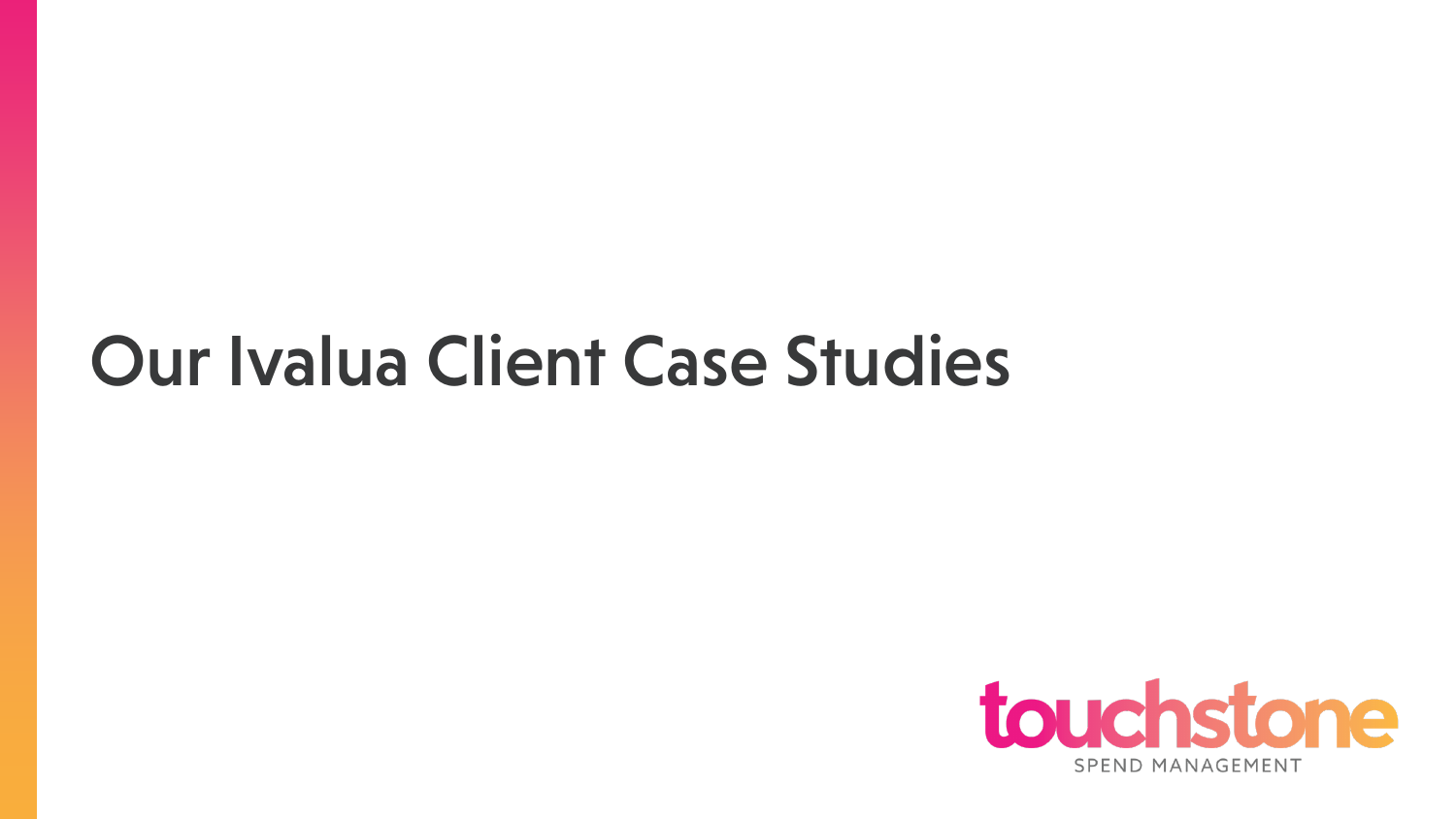| <b>About</b>               | Client is in the construction industry, predominantly a fit-out organisation providing<br>bespoke office space and retail environments                                                                                                                                                                                                                                                 |                                                                                                                                                                                                                                                                                                                                                                                                                                                                  |
|----------------------------|----------------------------------------------------------------------------------------------------------------------------------------------------------------------------------------------------------------------------------------------------------------------------------------------------------------------------------------------------------------------------------------|------------------------------------------------------------------------------------------------------------------------------------------------------------------------------------------------------------------------------------------------------------------------------------------------------------------------------------------------------------------------------------------------------------------------------------------------------------------|
| <b>Challenges</b>          | Client identified an urgent requirement to address their project profit margins by<br>improving spend control. To improve profit margins, it was seen as essential to manage<br>costs by reducing supplier risk, improving process efficiency and spend visibility; which<br>in turn helps management identify opportunities to improve control, governance and<br>effective spending. | <b>Supplier Risk &amp;</b><br>Performance<br>Management<br>Sourcing                                                                                                                                                                                                                                                                                                                                                                                              |
| <b>Solution</b>            | SRPM delivered as phase one acts as a single platform for all supplier onboarding and complex PQQ processes including multiple $3rd$ party data sources enriching the supplier<br>risk assessments. Phase 2 is Purchase to Pay, with Phase 2 being a sub-contractor specific<br>extension of P2P                                                                                       | $\frac{1}{\sqrt{1-\frac{1}{1-\frac{1}{1-\frac{1}{1-\frac{1}{1-\frac{1}{1-\frac{1}{1-\frac{1}{1-\frac{1}{1-\frac{1}{1-\frac{1}{1-\frac{1}{1-\frac{1}{1-\frac{1}{1-\frac{1}{1-\frac{1}{1-\frac{1}{1-\frac{1}{1-\frac{1}{1-\frac{1}{1-\frac{1}{1-\frac{1}{1-\frac{1}{1-\frac{1}{1-\frac{1}{1-\frac{1}{1-\frac{1}{1-\frac{1}{1-\frac{1}{1-\frac{1}{1-\frac{1}{1-\frac{1}{1-\frac{1}{1-\frac{1}{1-\frac{1}{1-\frac{1}{1-\$<br><b>Contract Lifecycle</b><br>Management |
| <b>Systems Integration</b> | Microsoft Dynamics 365 dun & bradstreet MINTEGRITY<br>CIS<br>creditsafe <sup>-</sup><br><b>Constructionline</b><br><b>Companies House</b><br>Integration between Ivalua and MS Business Central, plus multiple 3 <sup>rd</sup> party data<br>connectors, some unique to the Construction industry                                                                                      | Procurement<br>$\sqrt{\frac{1}{\sinhh^2}}$<br>Invoicing<br>Strategy<br>& Analytics                                                                                                                                                                                                                                                                                                                                                                               |

ivalua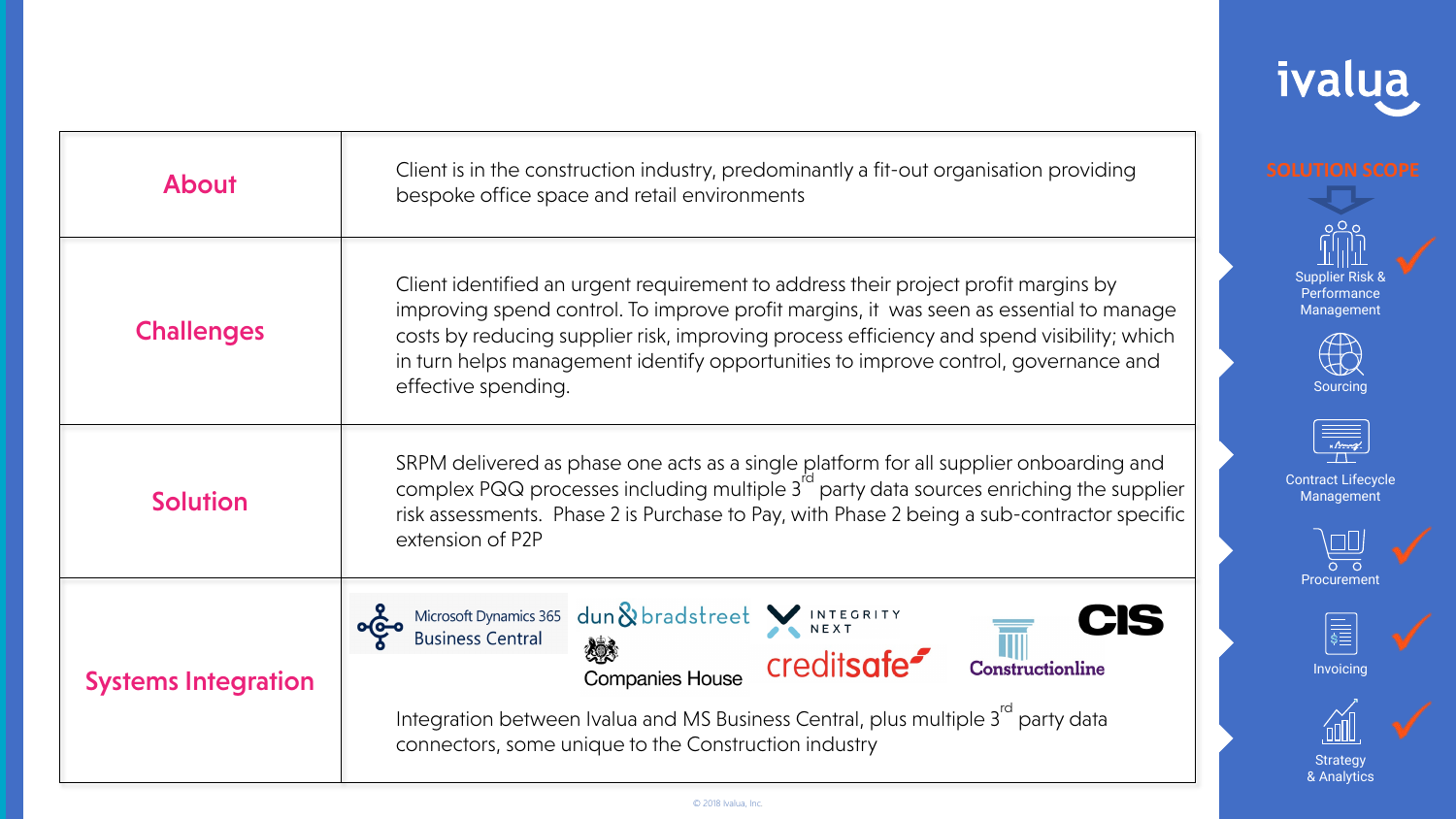| <b>About</b>               | Client is a digital health service provider and care company that combines an AI platform<br>with virtual clinical operations for patients. Patients are connected with doctors and<br>health care professionals via web and mobile applications                                                                                                                                                                                                              |                                                                                                    |
|----------------------------|---------------------------------------------------------------------------------------------------------------------------------------------------------------------------------------------------------------------------------------------------------------------------------------------------------------------------------------------------------------------------------------------------------------------------------------------------------------|----------------------------------------------------------------------------------------------------|
| <b>Challenges</b>          | Client felt their expanding operations and greater need for spend control had outgrown<br>their existing procurement platform<br>They lacked user adoption due to a poor user experience; lack of visibility of process<br>stages, no international personalisation (entity, currency, tax, DoA)<br>Procurement unable to run full Source to Contract end to end process<br>Greater control and governance required around supplier risk & contract adherence | <b>Supplier Risk &amp;</b><br>Performance<br>Management<br>Sourcing<br>«Array                      |
| <b>Solution</b>            | Ivalua's P2P delivered as phase one acts as a single platform for all purchases across the<br>whole enterprise, Source to Contract implemented as phase two to give full breadth of<br>procurement processes that interact seamlessly with P2P and their Financials                                                                                                                                                                                           | <b>Contract Lifecycle</b><br>Management<br>Procurement                                             |
| <b>Systems Integration</b> | <b>ORACLE</b><br>Docusign<br><b>NETSUITE</b><br>Touchstone developed and hosts an integration middleware solution and environment<br>for dataflows between Ivalua and Netsuite, and has integrated multiple 3 <sup>rd</sup> party data<br>connectors                                                                                                                                                                                                          | $\begin{array}{ c } \hline \text{cell} \end{array}$<br>Invoicing<br><b>Strategy</b><br>& Analytics |

ivalua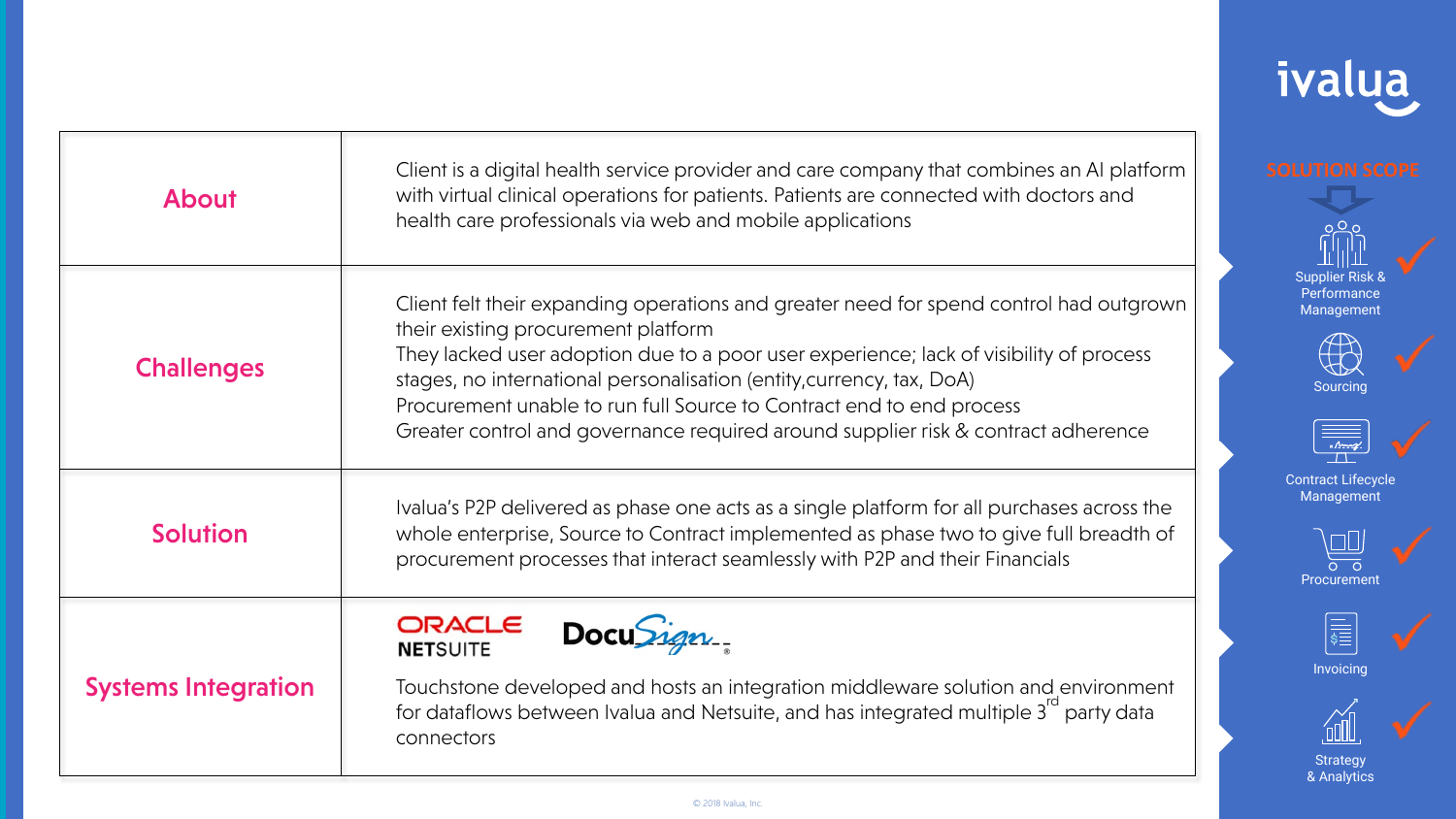| <b>About</b>               | Client is a financial services company offering corporate and investment banking,<br>trade and cash management, and trust banking services.                                                                                                                                                                           |  |
|----------------------------|-----------------------------------------------------------------------------------------------------------------------------------------------------------------------------------------------------------------------------------------------------------------------------------------------------------------------|--|
| <b>Challenges</b>          | Merger of two banks gave international procurement team task of consolidating<br>suppliers and all contracts across both banks<br>Contracts held in 3rd party DB considered clunky and old-fashioned.<br>No visibility of Contracts in Oracle financials, and hard to access Oracle Spend data<br>by Procurement team |  |
| <b>Solution</b>            | Ivalua's Contract Lifecycle Management will act as a single source platform across<br>the international procurement team serving both banks and providing full visibility<br>of all commitments and spend against contract                                                                                            |  |
| <b>Systems Integration</b> | Ivalua will pass the unique contract ID to Oracle Fusion, and<br>ORACLE <sup>®</sup><br>Oracle will pass back total spend against that contract with some<br>high-level info on PO's and invoices<br>Adobe Sign                                                                                                       |  |

ivalua

 $0^{\circ}$ 

Supplier Risk & Performance Management





Contract Lifecycle Management





Invoicing



**Strategy** & Analytics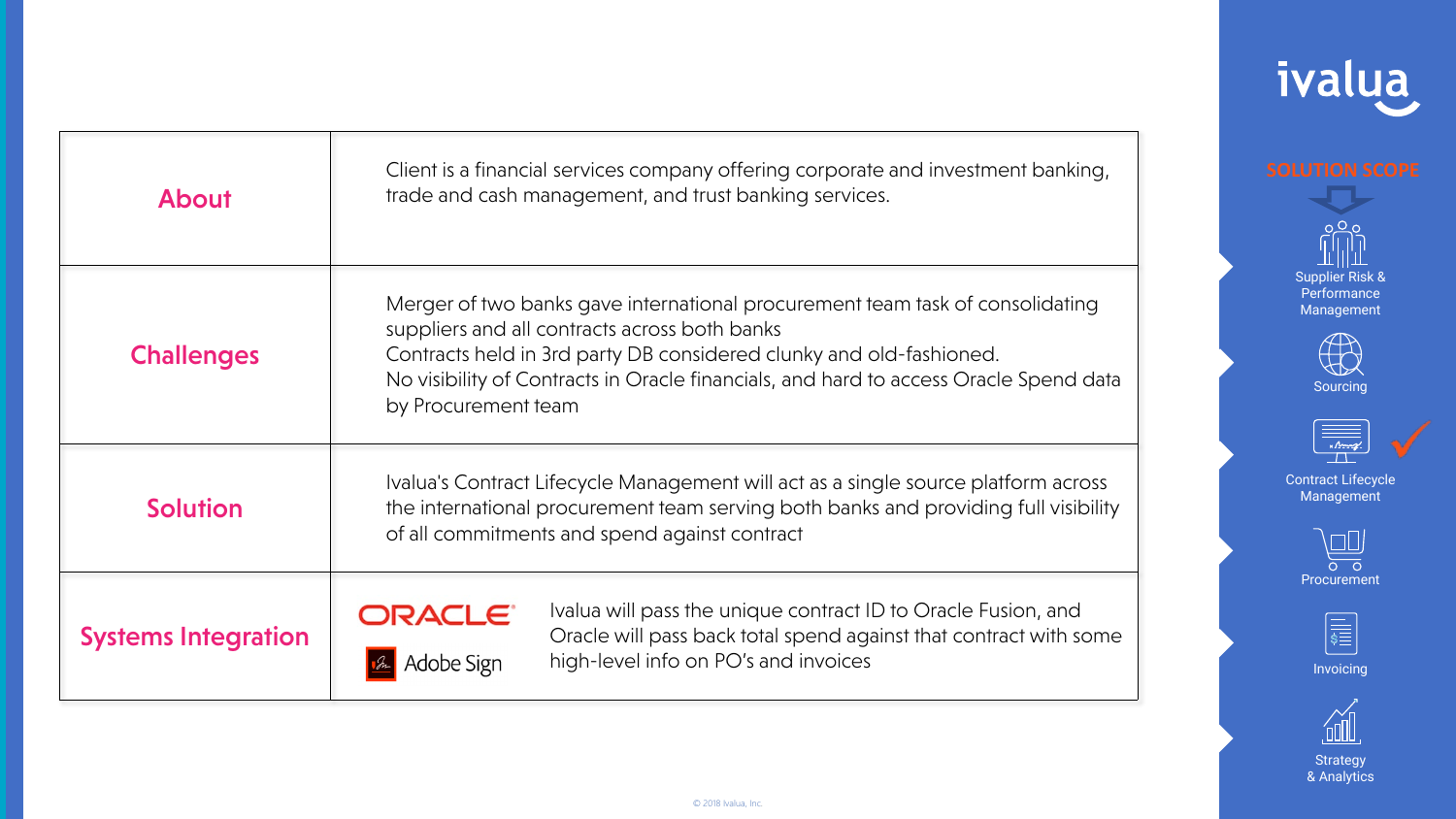| <b>About</b>               | Client is a financial services venture, offering secure, bank-backed custody of crypto<br>assets for institutional investors                                                                                                                                                                                                                                                                                                                                                                                      |                                                                                |
|----------------------------|-------------------------------------------------------------------------------------------------------------------------------------------------------------------------------------------------------------------------------------------------------------------------------------------------------------------------------------------------------------------------------------------------------------------------------------------------------------------------------------------------------------------|--------------------------------------------------------------------------------|
| <b>Challenges</b>          | Client is effectively a start-up via joint venture, so lacks the maturity of processes or use of<br>existing IT systems. Supplier risk and contract adherence is critical given their key<br>suppliers are providing their IT hosting infrastructure for maintaining the virtual vaults of<br>their clients cryptocurrency holdings. They lack a platform for managing the complex on-<br>boarding and contract awards to suppliers and subsequent monitoring of spend and<br>performance against those contracts | <b>Supplier Risk &amp;</b><br>Performance<br>Management<br>Sourcing<br>x Arrag |
| <b>Solution</b>            | Supplier on-boarding and risk, governance, and due diligence process control are key<br>so SRPM functionality is the main area of scope. Key stakeholders are expected to take<br>individual ownership of their supplier relationships, records and contracts including<br>placing their own orders direct from those contracts, so deploying CLM and P2P<br>modules in support of SRPM is a natural extension of their user's end-to-end process                                                                 | <b>Contract Lifecycl</b><br>Management<br>Procurement<br>$\frac{1}{\sqrt{2}}$  |
| <b>Systems Integration</b> | ORACLE<br>Integration & dataflows planned between Ivalua and Netsuite via API<br><b>NETSUITE</b><br>using REST<br>Docusia                                                                                                                                                                                                                                                                                                                                                                                         | Invoicing<br><b>Strategy</b><br>& Analytics                                    |

<sub>cle</sub>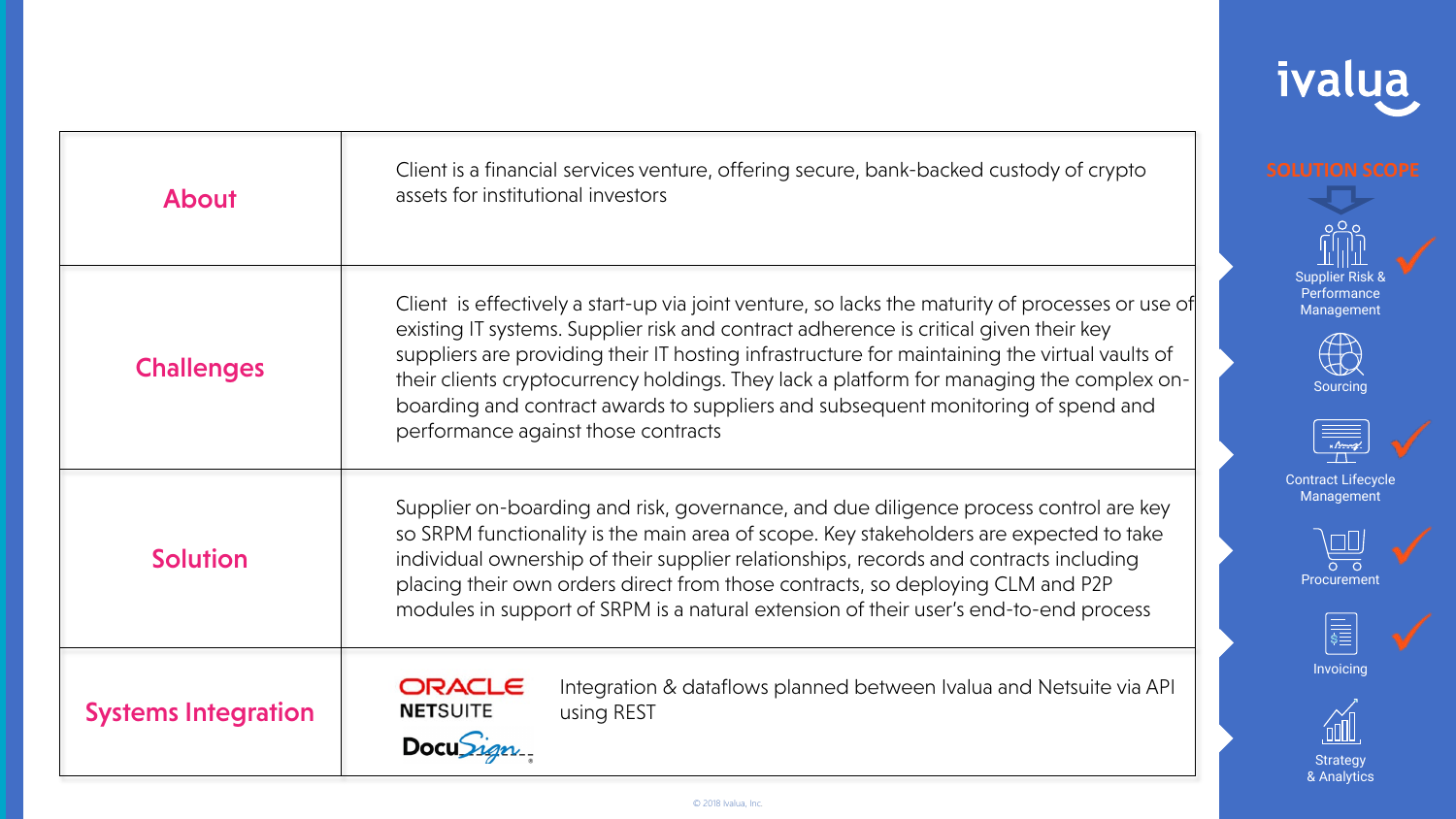| <b>About</b>               | Client is a cloud-based security application provider, based in the UK and with global<br>offices                                                                                                                                                                                                                                                                                             | SOLUTION SCO                                             |
|----------------------------|-----------------------------------------------------------------------------------------------------------------------------------------------------------------------------------------------------------------------------------------------------------------------------------------------------------------------------------------------------------------------------------------------|----------------------------------------------------------|
| <b>Challenges</b>          | Client has faced significant process and governance challenges during its rapid<br>expansion from start up to current international operations, with all the resultant<br>workarounds, manual intervention and multiple disparate systems that entails. They were<br>looking for a modern, easy to use single platform SaaS S2P suite that is highly<br>configurable to their specific needs. | Supplier Risk &<br>Performance<br>Management<br>Sourcing |
| <b>Solution</b>            | Source to Pay, the emphasis being on the P2P functions but with an element of SRPM<br>sufficient for supplier on-boarding (but not full Risk and Performance Management yet)<br>and also Contract Lifecycle Management. Initial package of 150 users for Platform & P2P<br>are contracted to grow to over 600 users within the three year term                                                | x Aroug.<br><b>Contract Lifecycle</b><br>Management      |
| <b>Systems Integration</b> | ORACLE<br>Integration & dataflows planned between Ivalua and Netsuite via API<br><b>NETSUITE</b><br>using REST                                                                                                                                                                                                                                                                                | Procurement<br>Invoicing                                 |

**Strategy** & Analytics

 $\mathbb{Z}$